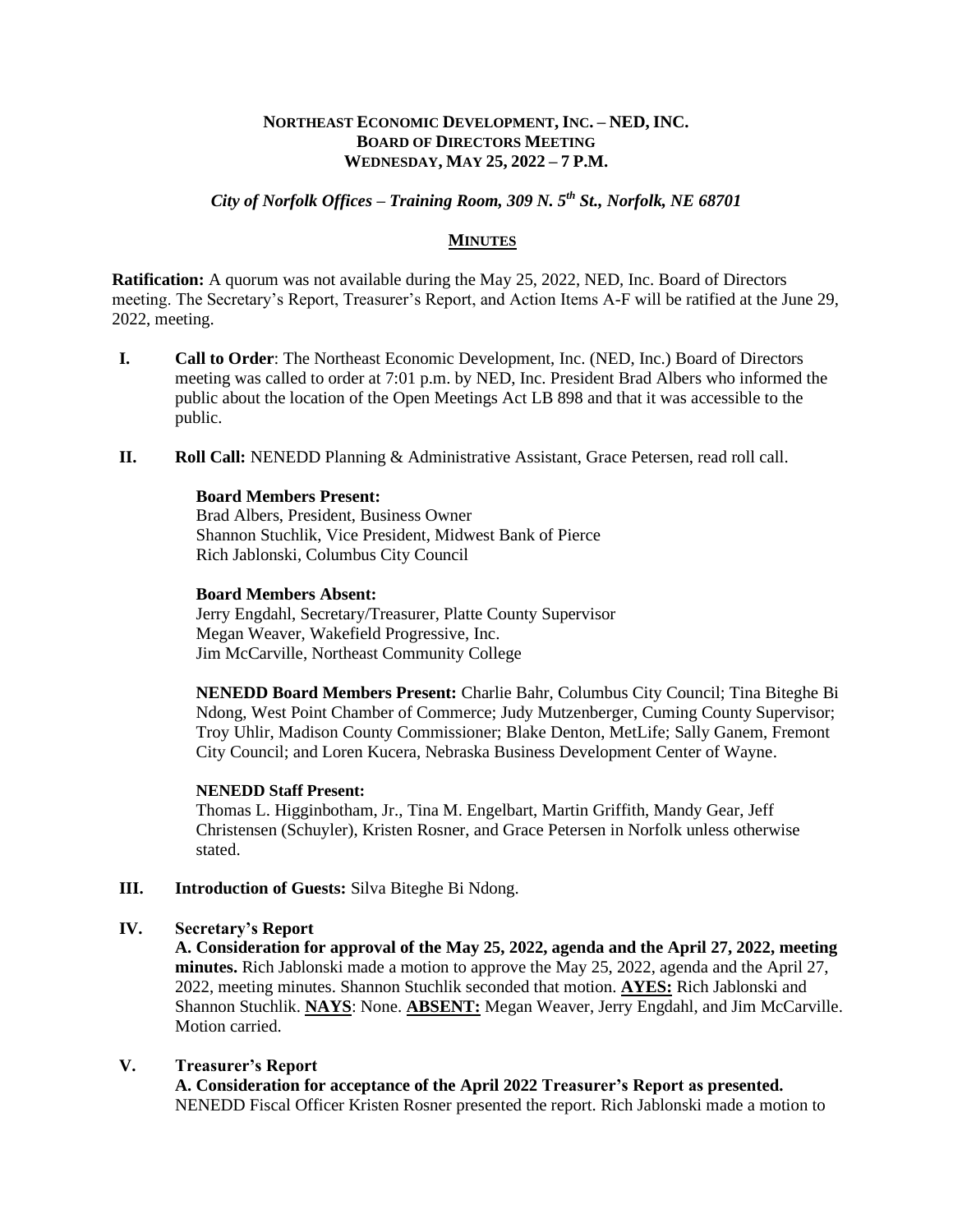accept the April 2022 Treasurer's Report as presented. Shannon Stuchlik seconded the motion. **AYES:** Rich Jablonski and Shannon Stuchlik. **NAYS**: None. **ABSENT:** Megan Weaver, Jerry Engdahl, and Jim McCarville. Motion carried.

## **VI. Action Items**

**A. Recommendation to approve accepting \$50,000 CDBG RLF funds from Knox County for a loan to Mara Breithaupt, d/b/a Commercial Hotel in Verdigre.** NENEDD Business Loan Specialist Jeff Christensen presented. Mara Breithaupt is planning the purchase of the Commercial Hotel at 217 S. Main St. in Verdigre. It's an old two-story building with seven rooms to rent, kitchen, and dining room. It's also the only hotel in Verdigre. Due to recreation opportunities in and around Verdigre and Knox County, lodging is needed throughout the year. The total project costs are estimated to be \$72,000 for the purchase of the Commercial Hotel, including real estate and all furniture, fixtures, and equipment. Knox County will lend \$50,000 for this project. These funds will be sub-granted to NED, Inc. as a Non-profit Development Organization (NDO), who will in turn lend the \$50,000 to Mara Breithaupt for this project. This is the process approved by the Nebraska Department of Economic Development to defederalize CDBG funds in our local communities. The \$50,000 NDO loan will have a 20-year term at 4.50% (fixed). Payments will be made to NED, Inc. NED, Inc. will file a primary deed of trust on the business real estate being purchased at 217 S. Main St., Verdigre, have a UCC lien on the business personal property, and require a life insurance assignment from Mara for the amount of the loan for the life of the loan. NED, Inc. will also file a deed of trust on the Breithaupt residence in Knox County. Flood insurance will be required. Shannon Stuchlik made a motion to approve accepting \$50,000 CDBG RLF funds from Knox County for a loan to Mara Breithaupt, d/b/a Commercial Hotel in Verdigre. Rich Jablonski seconded the motion. **AYES:** Rich Jablonski and Shannon Stuchlik. **NAYS**: None. **ABSENT:** Megan Weaver, Jerry Engdahl, and Jim McCarville. Motion carried.

**B. Recommendation to approve a \$102,000 loan to Stankoski Dozer and Excavating, LLC, near Monroe.** NENEDD Business Loan Specialist Jeff Christensen presented. Derek and Keely Stankoski, members of Stankoski Dozer and Excavating, LLC (SDE) are planning the purchase of an excavator and semi-tractor to enhance their dozing and excavating business. SDE was established by the Stankoskis in August 2020. It is operated out of their home in Monroe. SDE provides excavating services to Platte, Nance, Boone, Madison, Colfax, Butler, Polk, and Merrick counties. The total project costs are \$255,000. NED, Inc. will lend Derek and Keely Stankoski \$102,000 to purchase an excavator and semi-tractor. This loan will have a term of 10 years at an interest rate of 4.50% (fixed). NED, Inc. will have a subordinate  $(2<sup>nd</sup>)$  lien position on the business assets of Stankoski Dozing and Excavation, LLC. This includes the excavator and semitractor. NED, Inc. will also file a Deed of Trust on Stankoski's personal residence near Monroe, require assignment of life insurance from Derek for the amount of the loan for the life of the loan, and require a personal guaranty form Derek and Keely. Rich Jablonski made a motion to approve a \$102,000 loan to Stankoski Dozer and Excavating, LLC, near Monroe. Shannon Stuchlik seconded that motion. **AYES:** Rich Jablonski and Shannon Stuchlik. **NAYS**: None. **ABSENT:** Megan Weaver, Jerry Engdahl, and Jim McCarville. Motion carried.

**C. Consideration to reappoint Aaron Gutz, Elizabeth McManigal, and Troy Weyhrich to another three-year term on the Northeast Revolving Loan Fund (RLF) Committee.** NENEDD Business Loan Specialist Jeff Christensen presented. The Northeast RLF Committee is a nine-member group that reviews NENEDD, NED, Inc., and local community business loans

and makes recommendations for approval. The terms of Aaron Gutz, Elizabeth McManigal, and Troy Weyhrich are due for renewal. All three have agreed to stay on for another three-year term. Shannon Stuchlik made a motion to reappoint Aaron Gutz, Elizabeth McManigal, and Troy